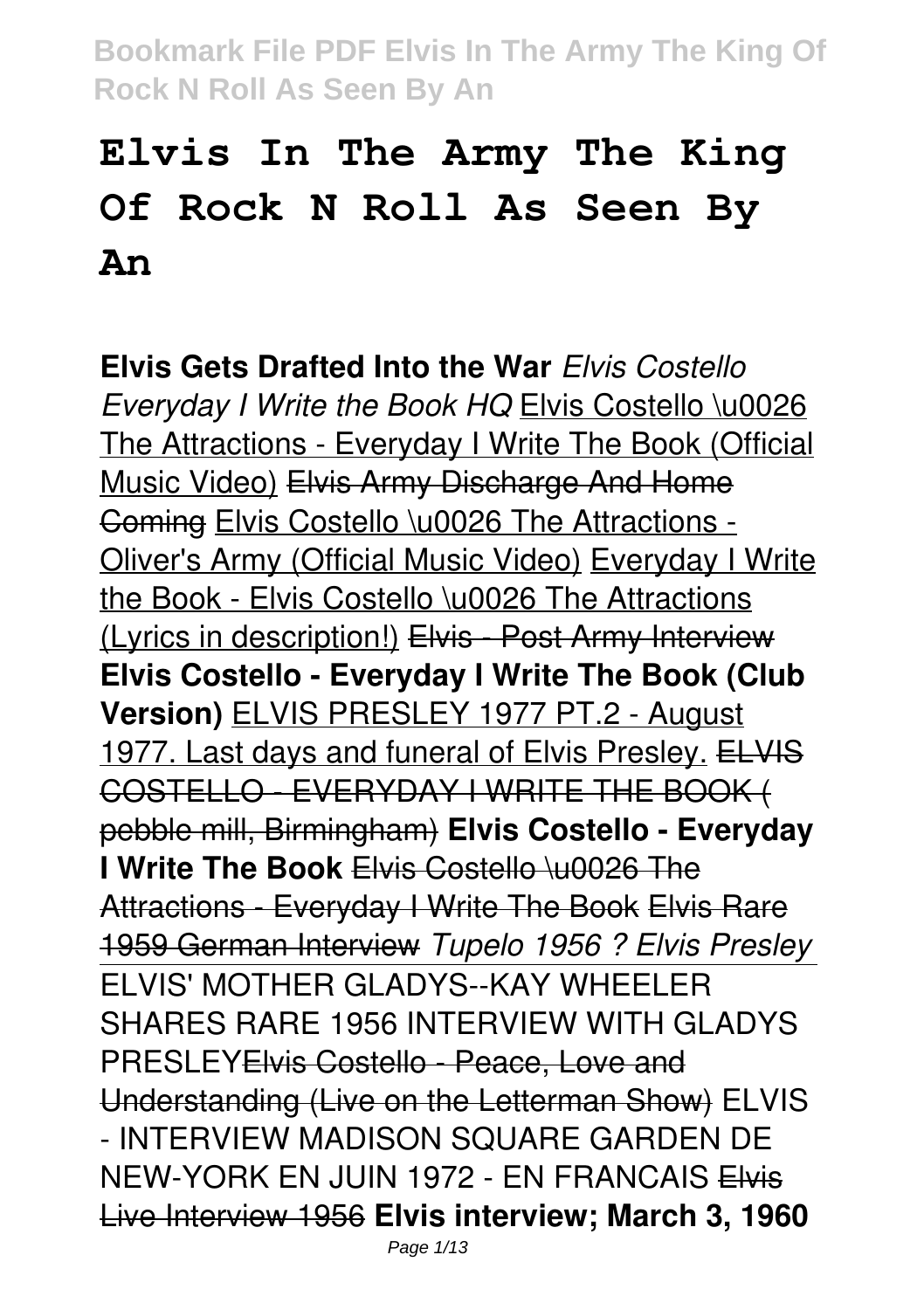#### **- Fort Dix, New Jersey** Elvis Quits U.S. Army (1960)

Elvis Presley goes to Germany 1958 Elvis interview; September 22, 1958 - Brooklyn, New York Elvis Costello -1983- Everyday I Write The Book Gates of Graceland - Unboxing Elvis' BooksElvis Enters the Army

\"Alison \u0026 Everyday I Write the Book\" Elvis Costello@Hard Rock Casino Atlantic City 11/3/18 **358 Elvis Presley some very cool books for you to look at right now ???** Elvis' Military Tenure in Germany **ELVIS HOLDING SPIRITUAL BOOK \"Letters of Helena Roerich\" | SEE THE KING'S HAND-WRITTEN NOTES INSIDE! Everyday I Write the Book - Elvis Costello** Elvis In The Army The

Elvis Presley served in the United States Army between March 1958 and March 1960. At the time of his draft he was the most well-known name in the world of entertainment. Before entering the U.S. Army, Presley had caused national outrage with his rock and roll music.

Military career of Elvis Presley - Wikipedia Elvis Presley playing acoustic guitar for fellow soldiers in a military barrack near the end of his service in Bad Nauheim, Germany, March 1960. Photo: James Whitmore/The LIFE Picture **Collection**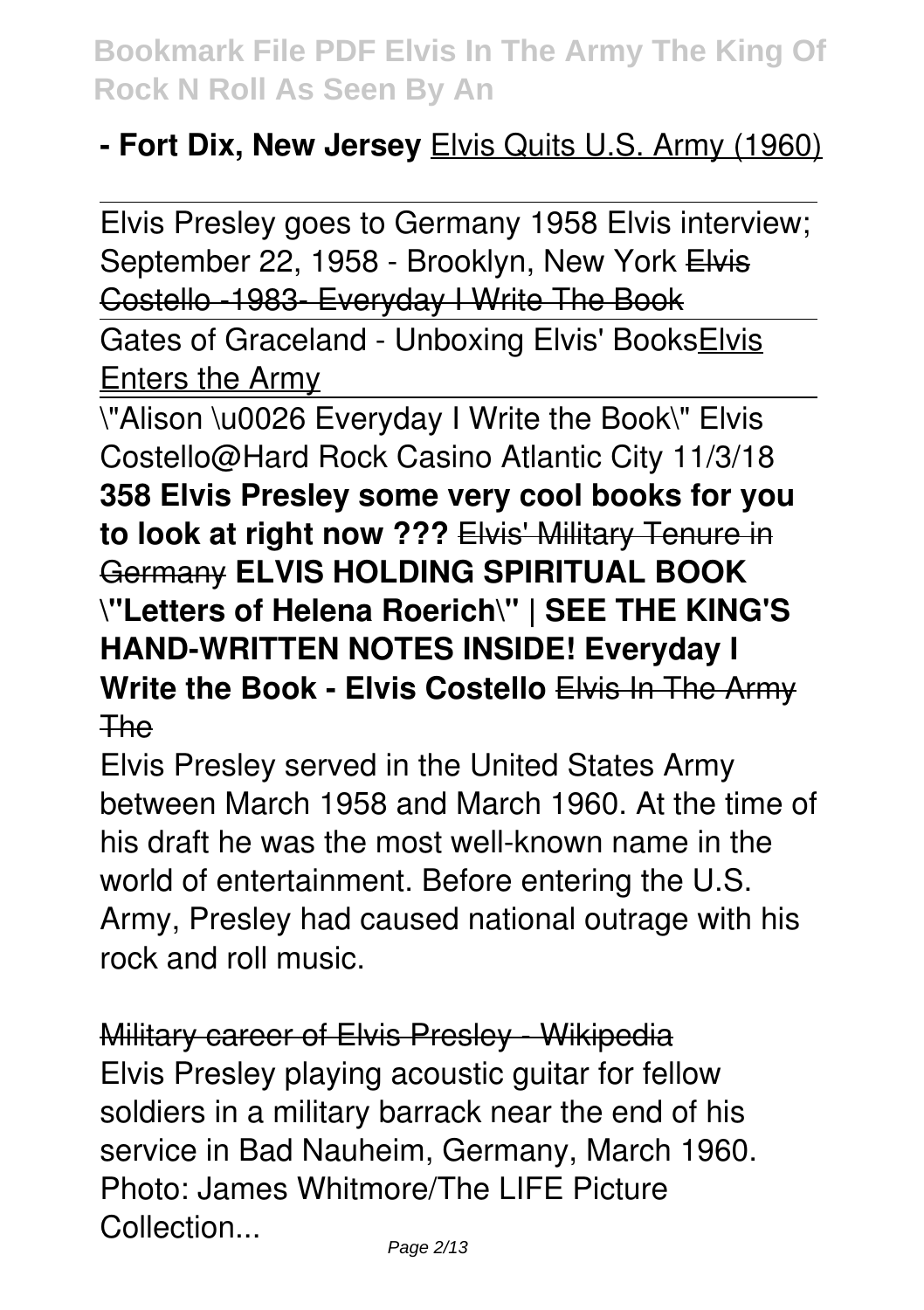#### Elvis in the Army: 'People Were Expecting Me to Mess Up ...

Elvis army days: German lover revealed what The King HATED his girlfriends doing ELVIS PRESLEY spent two years in Germany doing military service but was able to enjoy a full life with local...

Elvis army days: German lover revealed what The King HATED ...

Elvis Aaron Presley served in the United States Army between March 1958 and March 1960. At the time of his draft he was one of the most well-known names in the world of entertainment. Before entering the Army, Presley had caused national outrage with his sexually charged performances and rock and roll music.

Elvis Presley's Army career | Military Wiki | Fandom Elvis had left his main girlfriend Anita Wood behind in the US when he started military service in Germany in March 1968. His wealth and connections meant he only spent a few nights in his barracks...

#### Elvis army days: His OTHER girlfriend Elisabeth slipped ...

Elvis was inducted to the U.S. Army on March 24, 1958. He served with the 3rd Armored Division in Friedberg, Germany. He was with the Army for two Page 3/13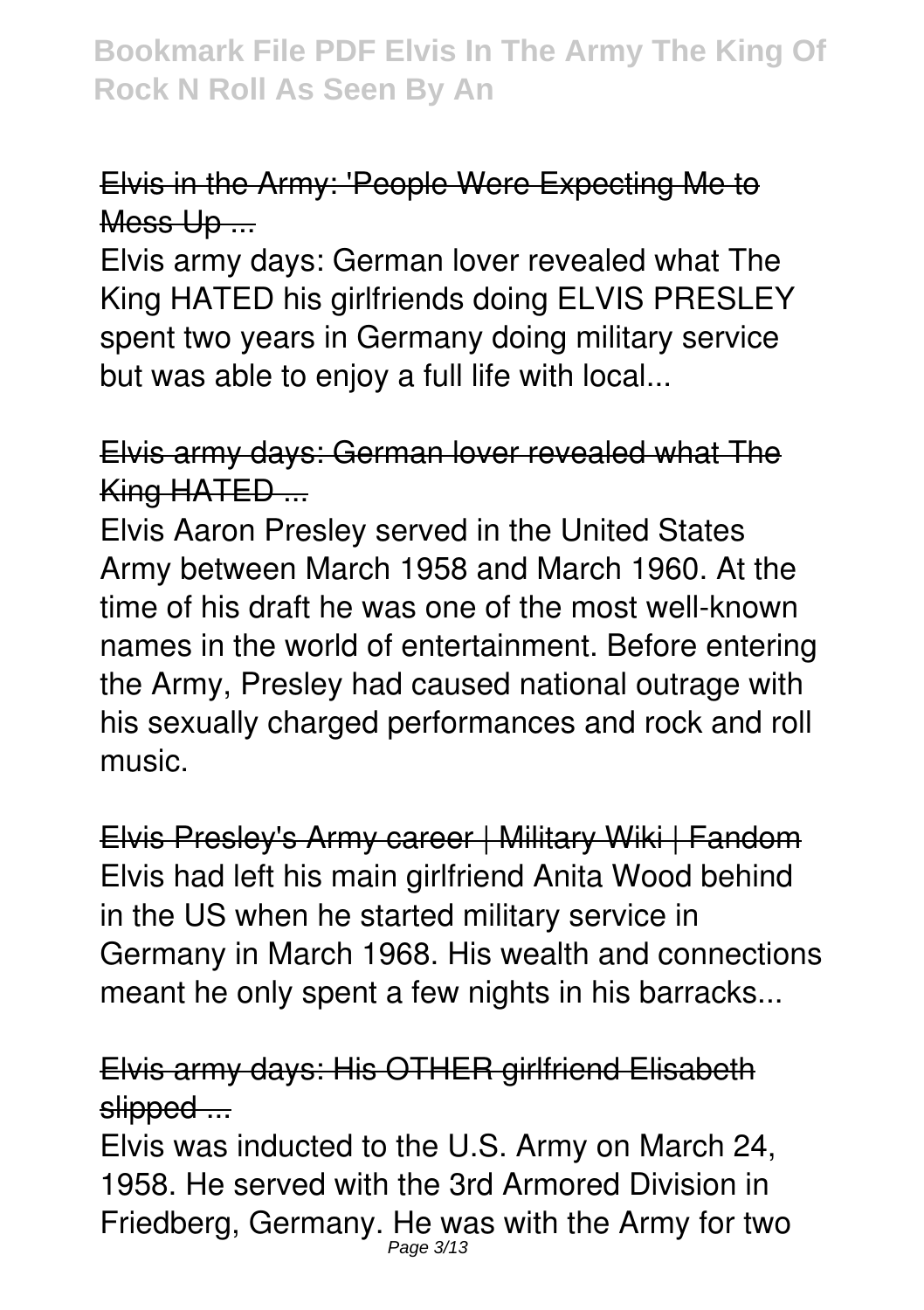years and donated his Army pay to charity, purchased TV sets for the base, and bought an extra set of fatigues for everyone in his outfit. HuffPost is now a part of Verizon Media

#### 47 Best Elvis in the army images | Elvis, Elvis presley, Army

When Elvis Presley joined the Army, 1958. Elvis rests on an army cot. Elvis Presley, the " undisputed King of Rock and Rol l", began his career in 1954 and became a national sensation in 1956 with the release of " Heartbreak Hotel .". He went on to captivate audiences with his unique musical style, provocative hip gyrations and electric personality.

## When Elvis Presley joined the Army, 1958 - Rare Historical ...

Elvis Aron Presley entered the United States Army at Memphis, Tennessee, on March 24, 1958, and then spent three days at the Fort Chaffee, Arkansas, Reception Station. He left active duty at Fort...

What is the history of Elvis Presley's military career ...

At 9:15 on the morning of Saturday, March 5, 1960, Elvis was officially discharged from the Army. Elvis and fellow discharges catch a bus from the orientation lecture to the Fort Dix cashier in the Finance Building for their mustering-out pay. He Page 4/13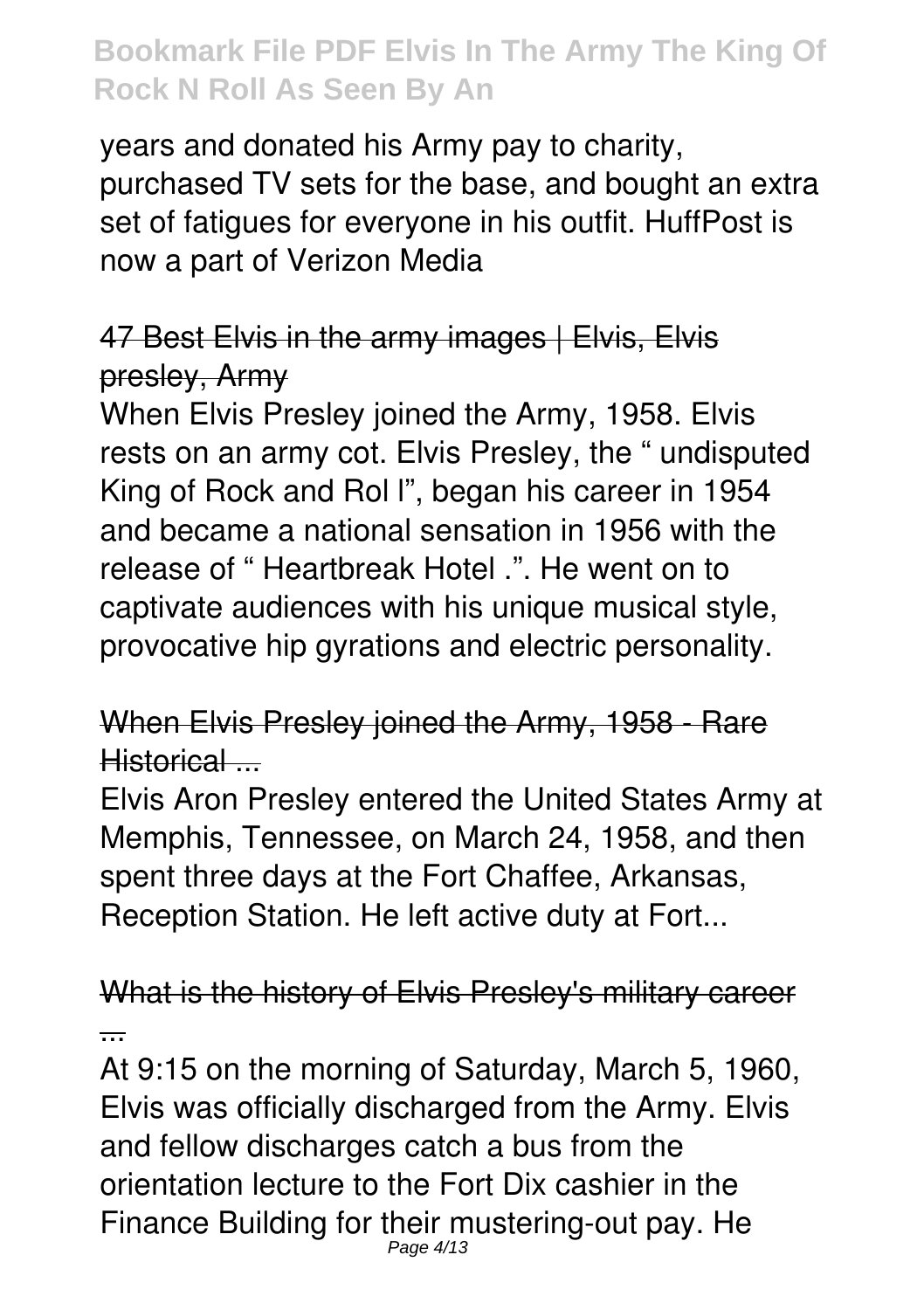received his mustering out check of 109.54 \$ and was honorable discharged.

## Elvis in the Army, Part 3 - Back in the USA - Rex Martin's ...

May 23, 2017 - Explore Tony Benison's board "Elvis in the army", followed by 233 people on Pinterest. See more ideas about Elvis, Elvis presley, Army.

# 22 Best Elvis in the army images | Elvis, Elvis presley, Army

Elvis Presley was shipped off to Germany when he joined the army on March 24, 1958. Although the star was far away from his fiancée at the time, Priscilla Presley, he wasn't alone. As his fame ...

Elvis Presley affair: King's former girlfriend detailed ...

Elvis In Germany, Song: by Terry Mike Jeffrey, with the TCB Band (Living In Paradise)

Elvis In The Army, In Germany (picture compilation)  $-x$ ouTube

On the morning of March 24, 1958, Elvis Presley reported to the Memphis Draft Board and joined the army. He was the biggest musician on the planet, but after two years of active service, he would...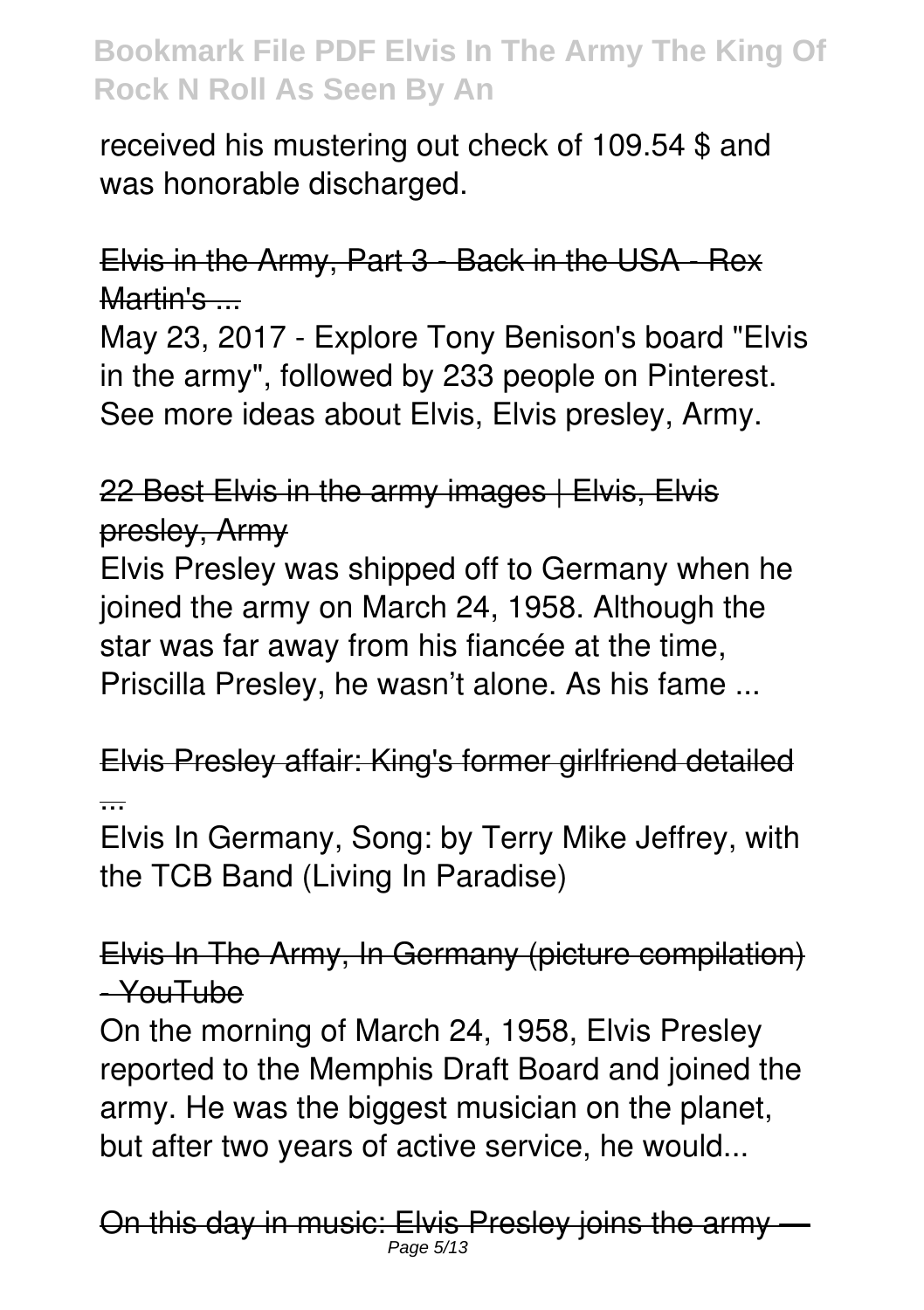$and$ 

Elvis Presley on the day of his induction into the army March 24, 1958. Miss Judy Spreckels and Miss Anita Wood (next to Elvis) were among those to see him off. Elvis in Memphis in march 19 1958. March 19 – Today in Elvis Presley History – Elvis Presley

500+ ELVIS IN THE ARMY ideas in 2020 | elvis, elvis ... ELVIS - ARMY - 1958

ELVIS INTERVIEW - ARMY - 1958 - YouTube 23-year-old Elvis Presley was drafted for the U.S. Army in March 1958. The Navy, Air Force, and even The Pentagon were hoping to be the choice for the King. Upon joining the Army, Presley would turn down any offers of special treatment. He simply wanted regular training and was offered \$78 a month on top of another \$1,000 from his record company.

Eight Rare Photos Of Elvis Presley When He Was Serving In ...

When 23-year-old Elvis Presley joined the U.S. Army in March 1958, the Navy and the Air Force — and the Pentagon — were left disappointed. All the armed services had put considerable effort into being the choice of the King.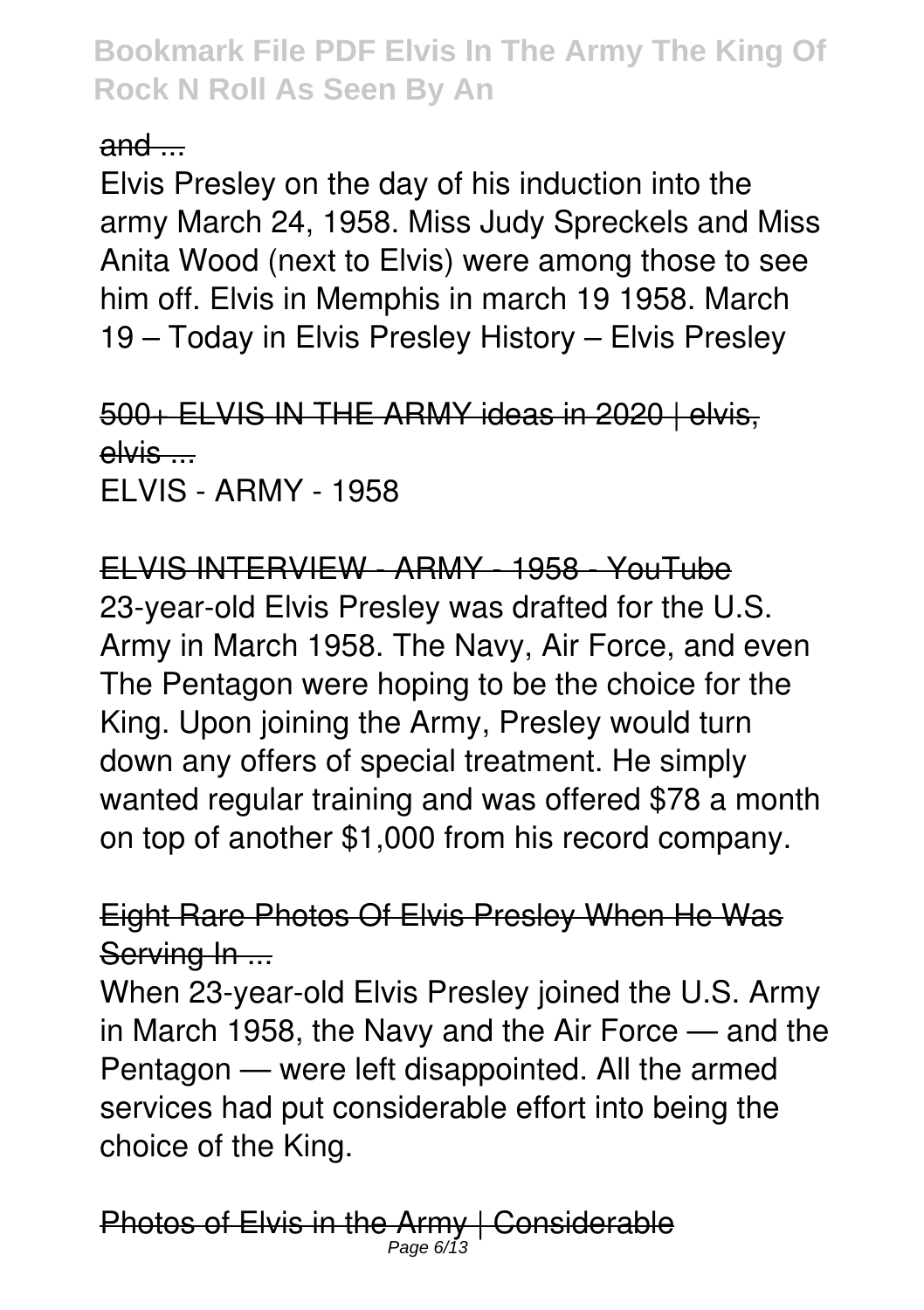On December 20, 1957, Elvis was called up for military service with the US army and he announced that he was definitely going into the Army. This day in 1957 was a heartbreaking one for rock 'n' roll fans everywhere.

**Elvis Gets Drafted Into the War** *Elvis Costello Everyday I Write the Book HQ* Elvis Costello \u0026 The Attractions - Everyday I Write The Book (Official Music Video) Elvis Army Discharge And Home Coming Elvis Costello \u0026 The Attractions - Oliver's Army (Official Music Video) Everyday I Write the Book - Elvis Costello \u0026 The Attractions (Lyrics in description!) Elvis - Post Army Interview **Elvis Costello - Everyday I Write The Book (Club Version)** ELVIS PRESLEY 1977 PT.2 - August 1977. Last days and funeral of Elvis Presley. ELVIS COSTELLO - EVERYDAY I WRITE THE BOOK ( pebble mill, Birmingham) **Elvis Costello - Everyday I Write The Book** Elvis Costello \u0026 The Attractions - Everyday I Write The Book Elvis Rare 1959 German Interview *Tupelo 1956 ? Elvis Presley* ELVIS' MOTHER GLADYS--KAY WHEELER SHARES RARE 1956 INTERVIEW WITH GLADYS PRESLEYElvis Costello - Peace, Love and Understanding (Live on the Letterman Show) ELVIS - INTERVIEW MADISON SQUARE GARDEN DE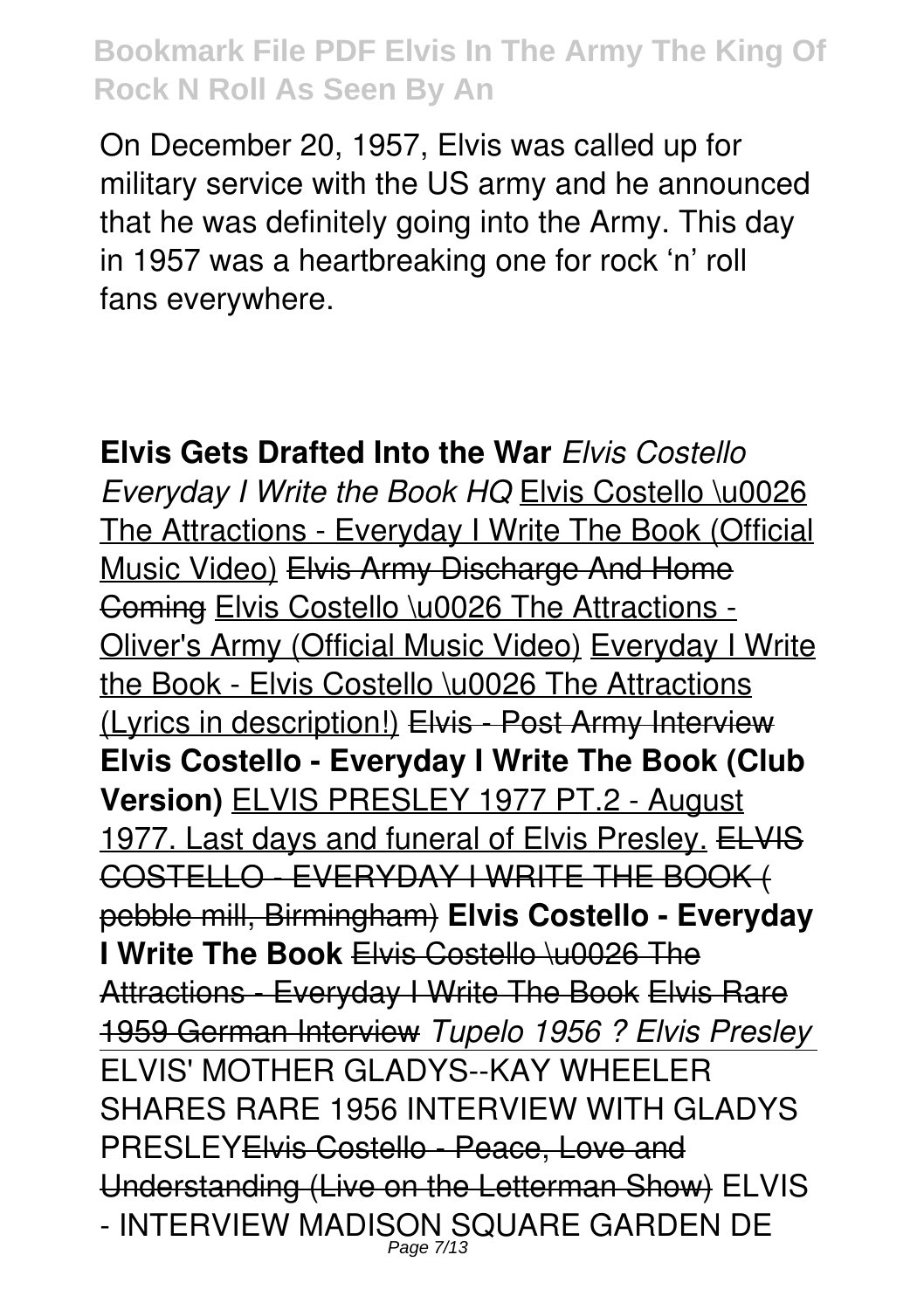## NEW-YORK EN JUIN 1972 - EN FRANCAIS Elvis Live Interview 1956 **Elvis interview; March 3, 1960 - Fort Dix, New Jersey** Elvis Quits U.S. Army (1960)

Elvis Presley goes to Germany 1958 Elvis interview; September 22, 1958 - Brooklyn, New York Elvis Costello -1983- Everyday I Write The Book Gates of Graceland - Unboxing Elvis' BooksElvis **Enters the Army** 

\"Alison \u0026 Everyday I Write the Book\" Elvis Costello@Hard Rock Casino Atlantic City 11/3/18 **358 Elvis Presley some very cool books for you to look at right now ???** Elvis' Military Tenure in Germany **ELVIS HOLDING SPIRITUAL BOOK \"Letters of Helena Roerich\" | SEE THE KING'S HAND-WRITTEN NOTES INSIDE! Everyday I Write the Book - Elvis Costello** Elvis In The Army The

Elvis Presley served in the United States Army between March 1958 and March 1960. At the time of his draft he was the most well-known name in the world of entertainment. Before entering the U.S. Army, Presley had caused national outrage with his rock and roll music.

Military career of Elvis Presley - Wikipedia Elvis Presley playing acoustic guitar for fellow soldiers in a military barrack near the end of his service in Bad Nauheim, Germany, March 1960.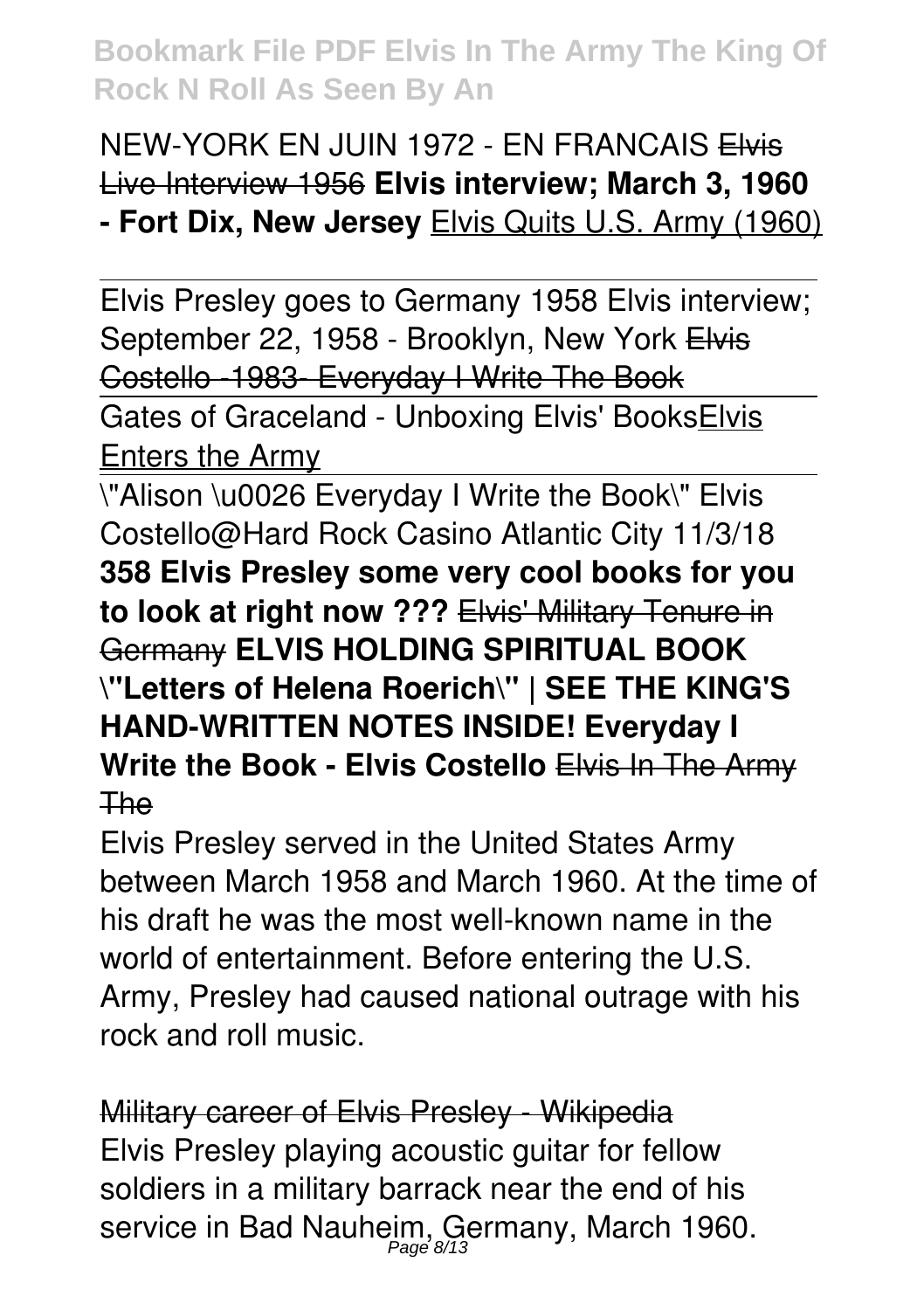Photo: James Whitmore/The LIFE Picture Collection...

Elvis in the Army: 'People Were Expecting Me to Mess Up ...

Elvis army days: German lover revealed what The King HATED his girlfriends doing ELVIS PRESLEY spent two years in Germany doing military service but was able to enjoy a full life with local...

Elvis army days: German lover revealed what The King HATED ...

Elvis Aaron Presley served in the United States Army between March 1958 and March 1960. At the time of his draft he was one of the most well-known names in the world of entertainment. Before entering the Army, Presley had caused national outrage with his sexually charged performances and rock and roll music.

Elvis Presley's Army career | Military Wiki | Fandom Elvis had left his main girlfriend Anita Wood behind in the US when he started military service in Germany in March 1968. His wealth and connections meant he only spent a few nights in his barracks...

Elvis army days: His OTHER girlfriend Elisabeth slipped ...

Elvis was inducted to the U.S. Army on March 24, Page 9/13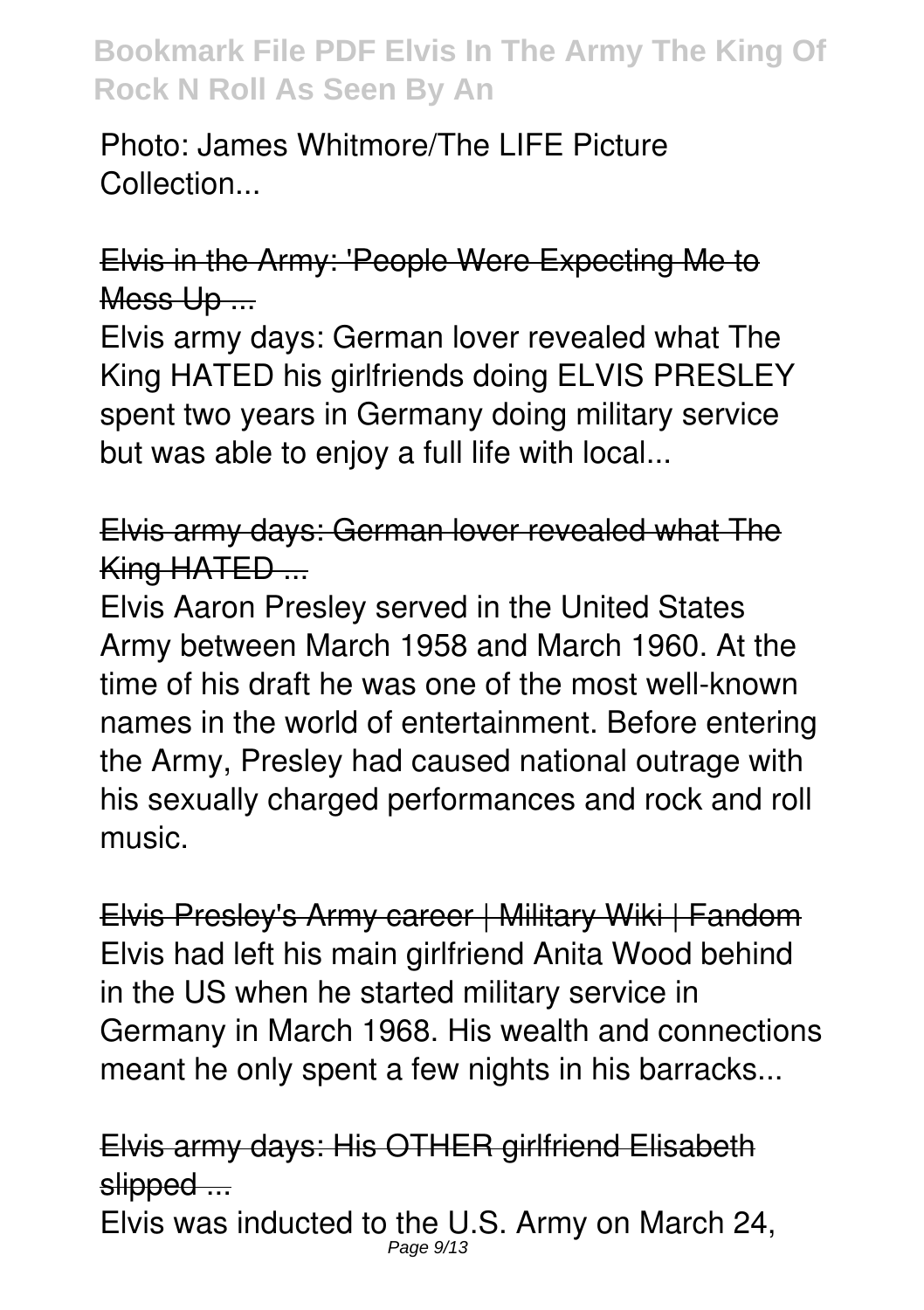1958. He served with the 3rd Armored Division in Friedberg, Germany. He was with the Army for two years and donated his Army pay to charity, purchased TV sets for the base, and bought an extra set of fatigues for everyone in his outfit. HuffPost is now a part of Verizon Media

## 47 Best Elvis in the army images | Elvis, Elvis presley, Army

When Elvis Presley joined the Army, 1958. Elvis rests on an army cot. Elvis Presley, the " undisputed King of Rock and Rol l", began his career in 1954 and became a national sensation in 1956 with the release of " Heartbreak Hotel .". He went on to captivate audiences with his unique musical style, provocative hip gyrations and electric personality.

#### When Elvis Presley joined the Army, 1958 - Rare Historical ...

Elvis Aron Presley entered the United States Army at Memphis, Tennessee, on March 24, 1958, and then spent three days at the Fort Chaffee, Arkansas, Reception Station. He left active duty at Fort...

What is the history of Elvis Presley's military career ...

At 9:15 on the morning of Saturday, March 5, 1960, Elvis was officially discharged from the Army. Elvis and fellow discharges catch a bus from the Page 10/13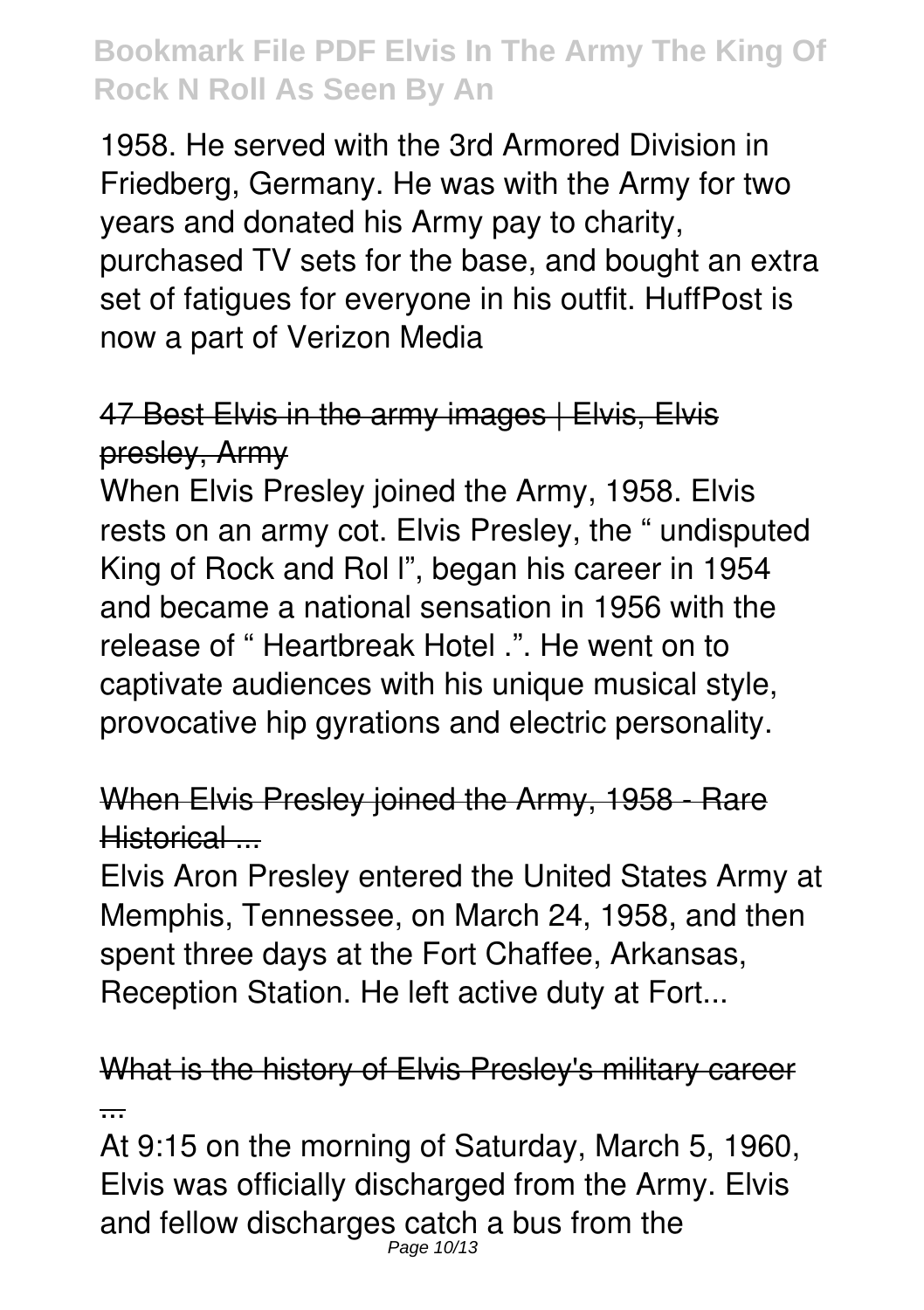orientation lecture to the Fort Dix cashier in the Finance Building for their mustering-out pay. He received his mustering out check of 109.54 \$ and was honorable discharged.

Elvis in the Army, Part 3 - Back in the USA - Rex Martin's ...

May 23, 2017 - Explore Tony Benison's board "Elvis in the army", followed by 233 people on Pinterest. See more ideas about Elvis, Elvis presley, Army.

22 Best Elvis in the army images | Elvis, Elvis presley, Army

Elvis Presley was shipped off to Germany when he joined the army on March 24, 1958. Although the star was far away from his fiancée at the time, Priscilla Presley, he wasn't alone. As his fame ...

Elvis Presley affair: King's former girlfriend detailed ...

Elvis In Germany, Song: by Terry Mike Jeffrey, with the TCB Band (Living In Paradise)

Elvis In The Army, In Germany (picture compilation) - YouTube

On the morning of March 24, 1958, Elvis Presley reported to the Memphis Draft Board and joined the army. He was the biggest musician on the planet, but after two years of active service, he would... Page 11/13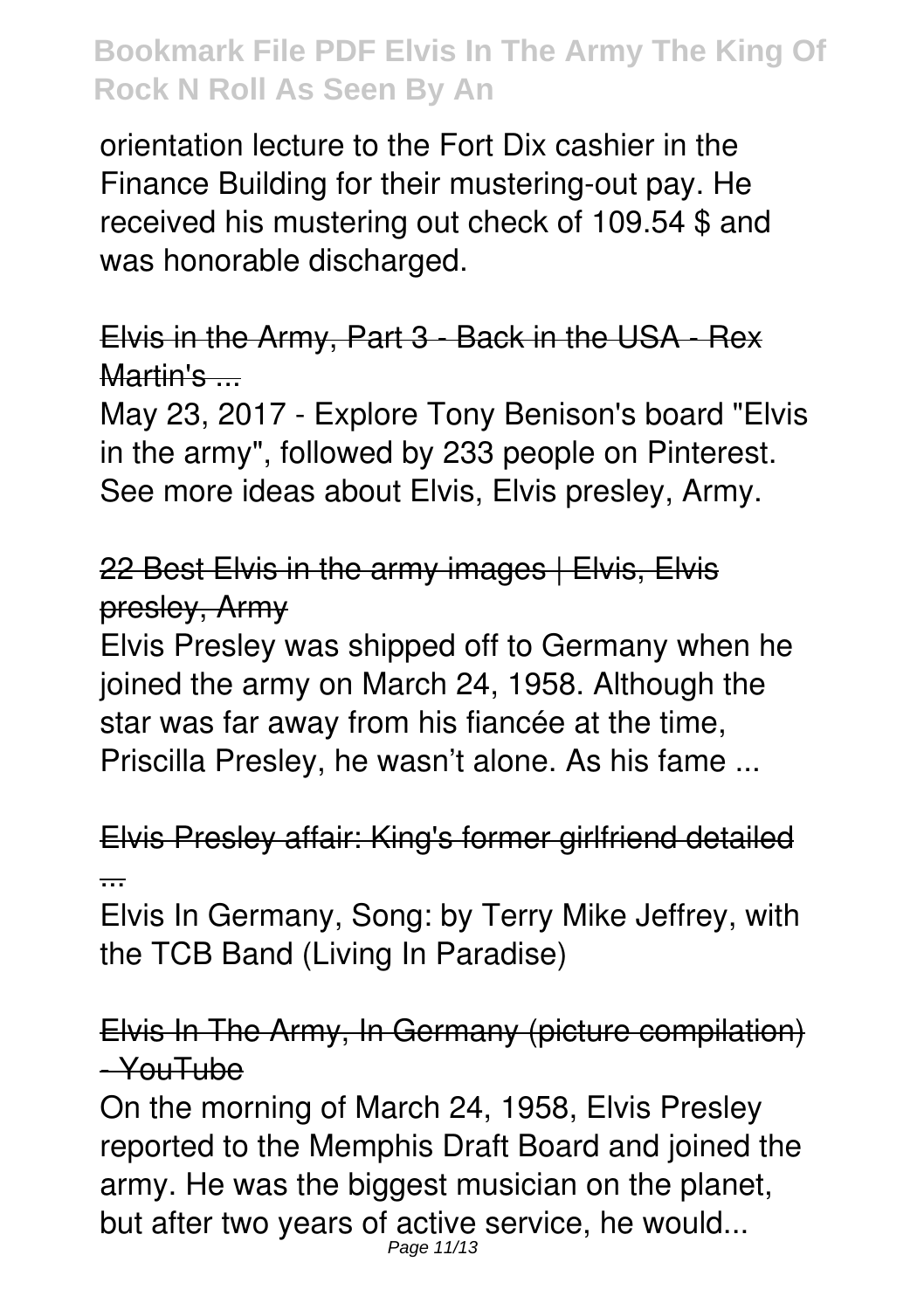#### On this day in music: Elvis Presley joins the army  $and -$

Elvis Presley on the day of his induction into the army March 24, 1958. Miss Judy Spreckels and Miss Anita Wood (next to Elvis) were among those to see him off. Elvis in Memphis in march 19 1958. March 19 – Today in Elvis Presley History – Elvis Presley

500+ ELVIS IN THE ARMY ideas in 2020 | elvis, elvis .... ELVIS - ARMY - 1958

ELVIS INTERVIEW - ARMY - 1958 - YouTube 23-year-old Elvis Presley was drafted for the U.S. Army in March 1958. The Navy, Air Force, and even The Pentagon were hoping to be the choice for the King. Upon joining the Army, Presley would turn down any offers of special treatment. He simply wanted regular training and was offered \$78 a month on top of another \$1,000 from his record company.

Eight Rare Photos Of Elvis Presley When He Was Serving In ...

When 23-year-old Elvis Presley joined the U.S. Army in March 1958, the Navy and the Air Force — and the Pentagon — were left disappointed. All the armed services had put considerable effort into being the choice of the King.